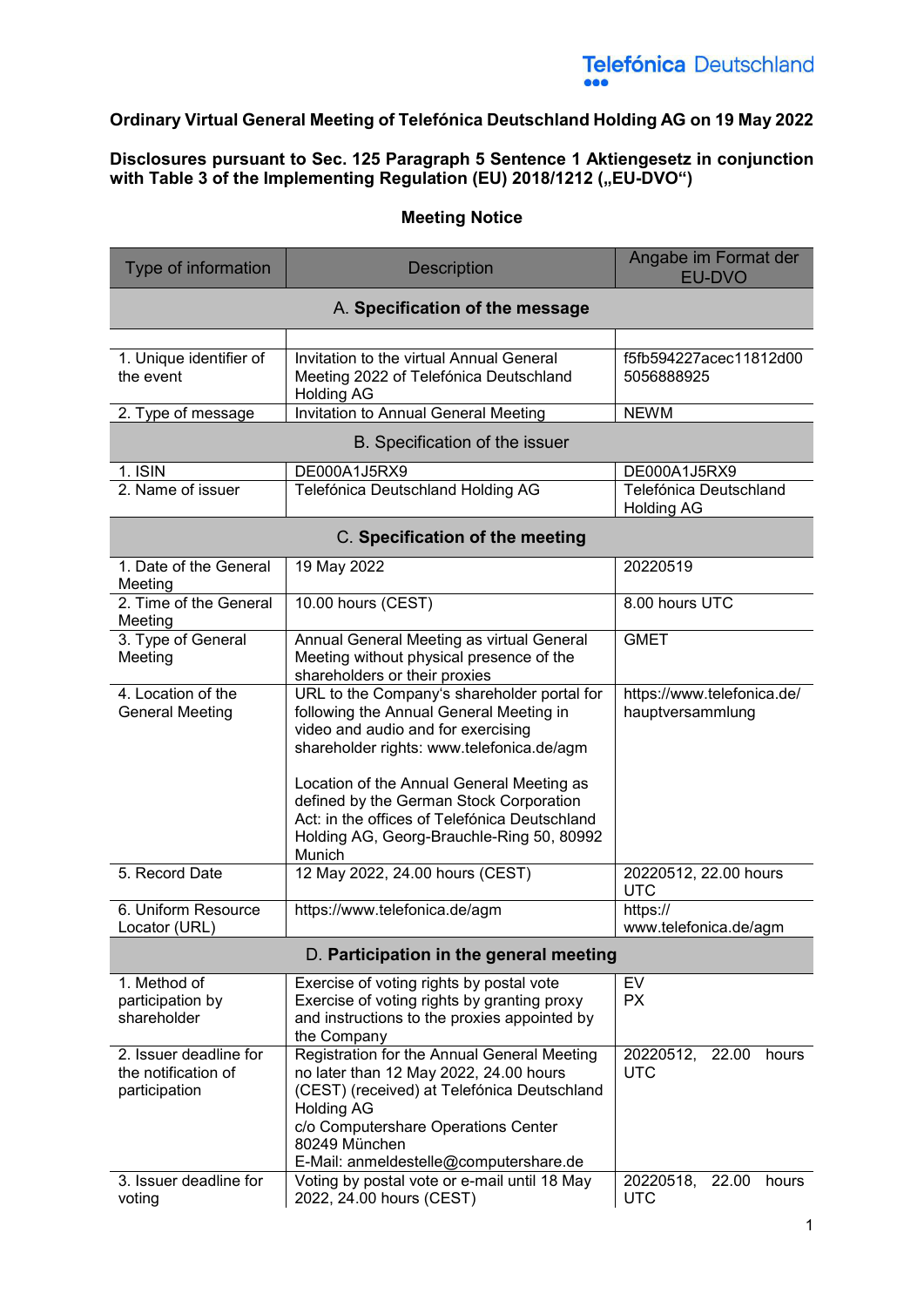Voting by electronic absentee voting in the InvestorPortal until the start of voting on 19 May 2022

### E. **Agenda**

#### Agenda Item 1

| 1. Unifique identifier of<br>the agenda item             |                                                                                                                                                                                                                                                                                                                                                                                                                                              |  |
|----------------------------------------------------------|----------------------------------------------------------------------------------------------------------------------------------------------------------------------------------------------------------------------------------------------------------------------------------------------------------------------------------------------------------------------------------------------------------------------------------------------|--|
| 2. Title of the agenda<br>item                           | Submission of the adopted annual financial<br>statements of Telefónica Deutschland<br>Holding AG and the approved consolidated<br>financial statements including the combined<br>management report, in each case as of 31<br>December 2021, the descriptive report of the<br>Management Board pursuant to sections<br>289a, 315a German Commercial Code<br>(HGB) and the report of the Supervisory<br>Board each for the financial year 2021 |  |
| 3. Uniform Resource<br>Locator (URL) of the<br>materials | https://www.telefonica.de/hauptversammlung                                                                                                                                                                                                                                                                                                                                                                                                   |  |
| 4. Vote                                                  |                                                                                                                                                                                                                                                                                                                                                                                                                                              |  |
| 5. Alternative voting<br>options                         |                                                                                                                                                                                                                                                                                                                                                                                                                                              |  |

#### Agenda Item 2

| 1. Unifique identifier of | 2                                            |            |
|---------------------------|----------------------------------------------|------------|
| the agenda item           |                                              |            |
| 2. Title of the agenda    | Resolution on appropriation of balance sheet |            |
| item                      | profit                                       |            |
| 3. Uniform Resource       | https://www.telefonica.de/hauptversammlung   |            |
| Locator (URL) of the      |                                              |            |
| materials                 |                                              |            |
| 4. Vote                   | <b>Binding Vote</b>                          | BV         |
| 5. Alternative voting     | Vote in favour, vote against, abstention     | VF, VA, AB |
| options                   |                                              |            |

#### Agenda Item 3

| 1. Unifique identifier of                                | -3                                         |            |
|----------------------------------------------------------|--------------------------------------------|------------|
| the agenda item                                          |                                            |            |
| 2. Title of the agenda                                   | Resolution on the discharge of the members |            |
| item                                                     | of the Management Board                    |            |
| 3. Uniform Resource<br>Locator (URL) of the<br>materials | https://www.telefonica.de/hauptversammlung |            |
| 4. Vote                                                  | <b>Binding Vote</b>                        | BV         |
| 5. Alternative voting<br>options                         | Vote in favour, vote against, abstention   | VF, VA, AB |

### Agenda Item 4

| 1. Unifique identifier of | 4                                          |    |
|---------------------------|--------------------------------------------|----|
| the agenda item           |                                            |    |
| 2. Title of the agenda    | Resolution on the discharge of the members |    |
| item                      | of the Supervisory Board                   |    |
| 3. Uniform Resource       | https://www.telefonica.de/hauptversammlung |    |
| Locator (URL) of the      |                                            |    |
| materials                 |                                            |    |
| 4. Vote                   | <b>Binding Vote</b>                        | BV |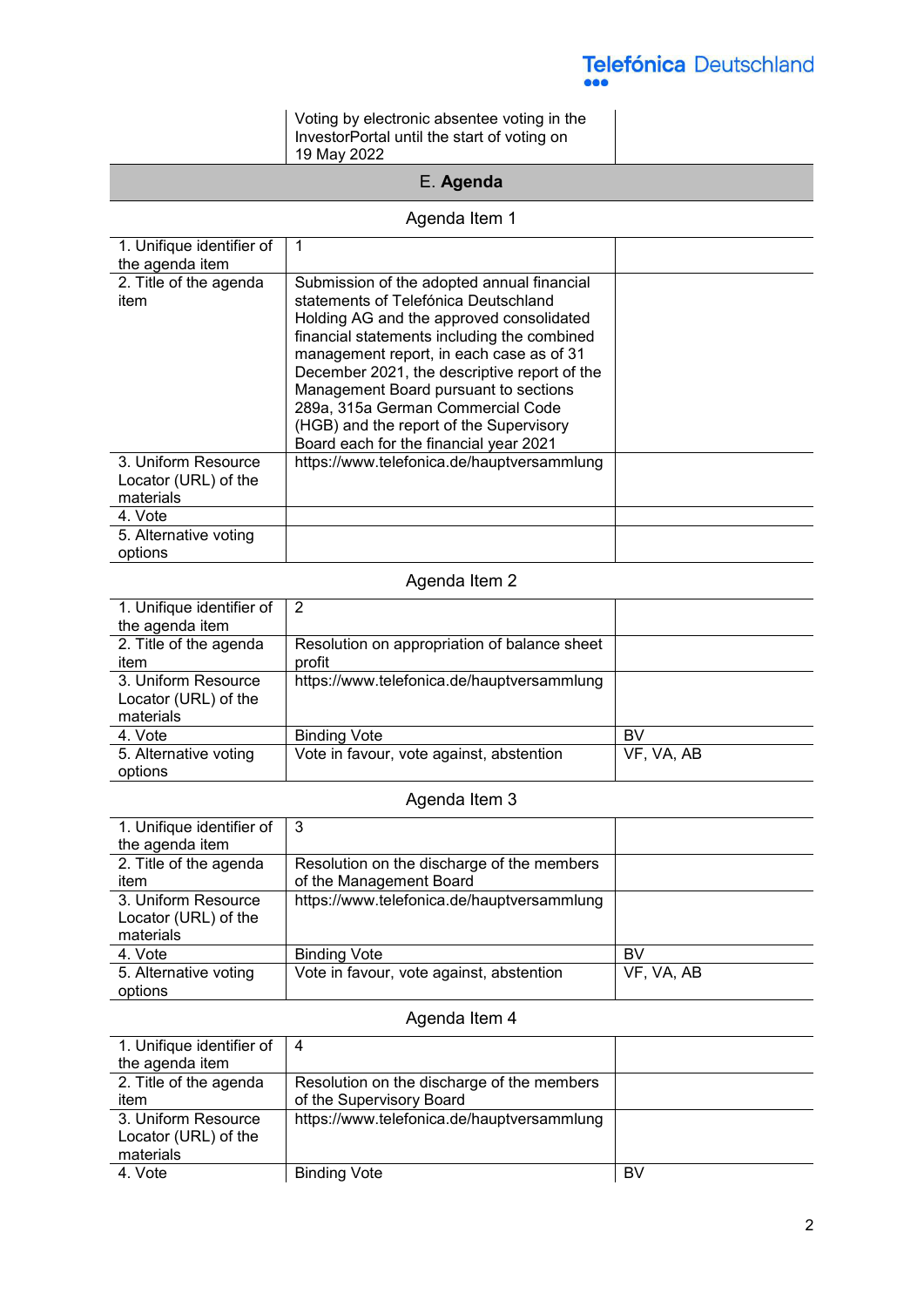| 5. Alternative voting<br>options | Vote in favour, vote against, abstention | VF, VA, AB |
|----------------------------------|------------------------------------------|------------|
| Agenda Item 5.1                  |                                          |            |

| Aydilud Ildiil J. I       |                                                  |            |
|---------------------------|--------------------------------------------------|------------|
| 1. Unifique identifier of | 5                                                |            |
| the agenda item           |                                                  |            |
| 2. Title of the agenda    | Resolution on the appointment of the auditor     |            |
| item                      | and the group auditor for the financial year     |            |
|                           | 2022, as well as the auditor for a potential     |            |
|                           | review of the half-year financial report for the |            |
|                           | first six months of the financial year 2022 and  |            |
|                           | any other potential interim financial            |            |
|                           | information                                      |            |
| 3. Uniform Resource       | https://www.telefonica.de/hauptversammlung       |            |
| Locator (URL) of the      |                                                  |            |
| materials                 |                                                  |            |
| 4. Vote                   | <b>Binding Vote</b>                              | BV         |
| 5. Alternative voting     | Vote in favour, vote against, abstention         | VF, VA, AB |
| options                   |                                                  |            |

### Agenda Item 5.2

| 1. Unifique identifier of                                | 5.2                                                                                                                                                                                                                                                                                                                        |            |
|----------------------------------------------------------|----------------------------------------------------------------------------------------------------------------------------------------------------------------------------------------------------------------------------------------------------------------------------------------------------------------------------|------------|
| the agenda item                                          |                                                                                                                                                                                                                                                                                                                            |            |
| 2. Title of the agenda<br>item                           | Resolution on the appointment of the auditor<br>for the possible audit review of any additional<br>financial information during the year within<br>the meaning of Section 115 para. 7 WpHG<br>for the financial year 2023, provided that<br>such audit review takes place before the next<br><b>Annual General Meeting</b> |            |
| 3. Uniform Resource<br>Locator (URL) of the<br>materials | https://www.telefonica.de/hauptversammlung                                                                                                                                                                                                                                                                                 |            |
| 4. Vote                                                  | <b>Binding Vote</b>                                                                                                                                                                                                                                                                                                        | BV         |
| 5. Alternative voting<br>options                         | Vote in favour, vote against, abstention                                                                                                                                                                                                                                                                                   | VF, VA, AB |

### Agenda Item 6

| 1. Unifique identifier of<br>the agenda item             | 6                                                                                                                                                                                  |            |
|----------------------------------------------------------|------------------------------------------------------------------------------------------------------------------------------------------------------------------------------------|------------|
| 2. Title of the agenda<br>item                           | Resolution on the approval of the<br>remuneration report for the financial year<br>2021 prepared and audited in accordance<br>with Sec. 162 German Stock Corporation Act<br>(AktG) |            |
| 3. Uniform Resource<br>Locator (URL) of the<br>materials | https://www.telefonica.de/hauptversammlung                                                                                                                                         |            |
| 4. Vote                                                  | <b>Advisory Vote</b>                                                                                                                                                               | AV         |
| 5. Alternative voting<br>options                         | Vote in favour, vote against, abstention                                                                                                                                           | VF, VA, AB |

### Agenda Item 7

| 1. Unifique identifier of<br>the agenda item |                                                                                                                                                                                                                                                             |  |
|----------------------------------------------|-------------------------------------------------------------------------------------------------------------------------------------------------------------------------------------------------------------------------------------------------------------|--|
| 2. Title of the agenda<br>item               | Resolution on the adjustment of the<br>remuneration of the Supervisory Board<br>together with the corresponding revision of §<br>20 of the Articles of Association and<br>resolution on the remuneration system for the<br>members of the Supervisory Board |  |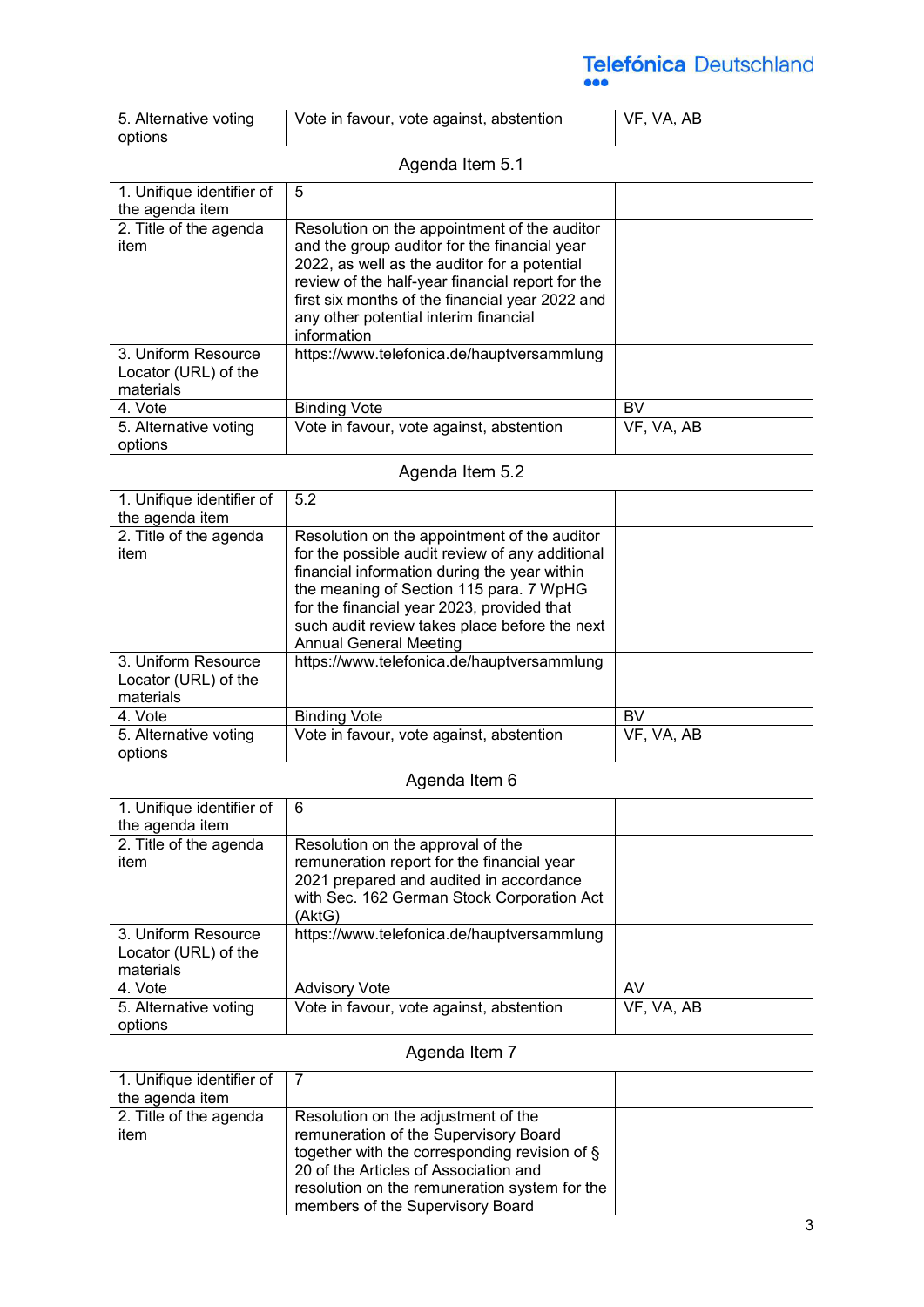| 3. Uniform Resource<br>Locator (URL) of the | https://www.telefonica.de/hauptversammlung |            |
|---------------------------------------------|--------------------------------------------|------------|
| materials                                   |                                            |            |
| 4. Vote                                     | <b>Binding Vote</b>                        | BV         |
| 5. Alternative voting                       | Vote in favour, vote against, abstention   | VF, VA, AB |
| options                                     |                                            |            |

### Agenda Item 8.1

| 1. Unifique identifier of<br>the agenda item             | 8.1                                                    |            |
|----------------------------------------------------------|--------------------------------------------------------|------------|
| 2. Title of the agenda<br>item                           | Election on the Supervisory Board: Mr Peter<br>Löscher |            |
| 3. Uniform Resource<br>Locator (URL) of the<br>materials | https://www.telefonica.de/hauptversammlung             |            |
| 4. Vote                                                  | <b>Binding Vote</b>                                    | BV         |
| 5. Alternative voting<br>options                         | Vote in favour, vote against, abstention               | VF, VA, AB |

### Agenda Item 8.2

| 1. Unifique identifier of | 8.2                                         |            |
|---------------------------|---------------------------------------------|------------|
| the agenda item           |                                             |            |
| 2. Title of the agenda    | Election on the Supervisory Board: Mr Pablo |            |
| item                      | de Carvajal González                        |            |
| 3. Uniform Resource       | https://www.telefonica.de/hauptversammlung  |            |
| Locator (URL) of the      |                                             |            |
| materials                 |                                             |            |
| 4. Vote                   | <b>Binding Vote</b>                         | BV         |
| 5. Alternative voting     | Vote in favour, vote against, abstention    | VF, VA, AB |
| options                   |                                             |            |

### Agenda Item 8.3

| 1. Unifique identifier of                                | 8.3                                         |            |
|----------------------------------------------------------|---------------------------------------------|------------|
| the agenda item                                          |                                             |            |
| 2. Title of the agenda                                   | Election on the Supervisory Board: Ms María |            |
| item                                                     | García-Legaz Ponce                          |            |
| 3. Uniform Resource<br>Locator (URL) of the<br>materials | https://www.telefonica.de/hauptversammlung  |            |
| 4. Vote                                                  | <b>Binding Vote</b>                         | BV         |
| 5. Alternative voting<br>options                         | Vote in favour, vote against, abstention    | VF, VA, AB |

#### Agenda Item 8.4

| 1. Unifique identifier of<br>the agenda item | 8.4                                        |            |
|----------------------------------------------|--------------------------------------------|------------|
| 2. Title of the agenda                       | Election on the Supervisory Board:         |            |
| item                                         | Mr Ernesto Gardelliano                     |            |
| 3. Uniform Resource                          | https://www.telefonica.de/hauptversammlung |            |
| Locator (URL) of the                         |                                            |            |
| materials                                    |                                            |            |
| 4. Vote                                      | <b>Binding Vote</b>                        | BV         |
| 5. Alternative voting                        | Vote in favour, vote against, abstention   | VF, VA, AB |
| options                                      |                                            |            |

#### Agenda Item 8.5

| 1. Unifique identifier of | 18.5                               |  |
|---------------------------|------------------------------------|--|
| the agenda item           |                                    |  |
| 2. Title of the agenda    | Election on the Supervisory Board: |  |
| item                      | Mr Michael Hoffmann                |  |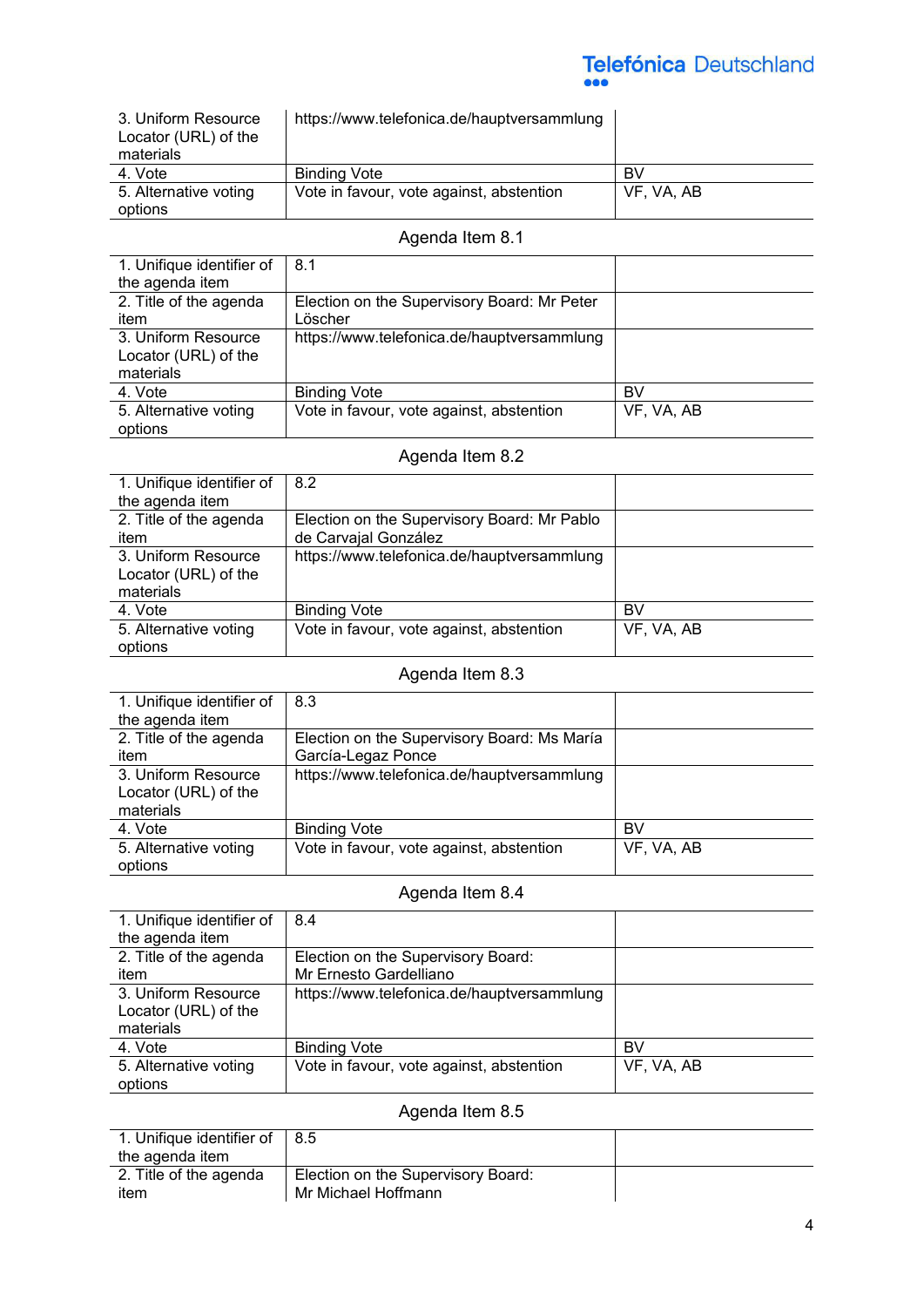| 3. Uniform Resource<br>Locator (URL) of the | https://www.telefonica.de/hauptversammlung |            |
|---------------------------------------------|--------------------------------------------|------------|
| materials                                   |                                            |            |
| 4. Vote                                     | <b>Binding Vote</b>                        | BV         |
| 5. Alternative voting                       | Vote in favour, vote against, abstention   | VF, VA, AB |
| options                                     |                                            |            |

#### Agenda Item 8.6

| 1. Unifique identifier of<br>the agenda item | 8.6                                         |            |
|----------------------------------------------|---------------------------------------------|------------|
| 2. Title of the agenda                       | Election on the Supervisory Board: Mr Julio |            |
| item                                         | Linares López                               |            |
| 3. Uniform Resource                          | https://www.telefonica.de/hauptversammlung  |            |
| Locator (URL) of the                         |                                             |            |
| materials                                    |                                             |            |
| 4. Vote                                      | <b>Binding Vote</b>                         | BV         |
| 5. Alternative voting                        | Vote in favour, vote against, abstention    | VF, VA, AB |
| options                                      |                                             |            |

#### Agenda Item 8.7

| 1. Unifique identifier of | 8.7                                        |            |
|---------------------------|--------------------------------------------|------------|
| the agenda item           |                                            |            |
| 2. Title of the agenda    | Election on the Supervisory Board:         |            |
| item                      | Ms Stefanie Oeschger                       |            |
| 3. Uniform Resource       | https://www.telefonica.de/hauptversammlung |            |
| Locator (URL) of the      |                                            |            |
| materials                 |                                            |            |
| 4. Vote                   | <b>Binding Vote</b>                        | BV         |
| 5. Alternative voting     | Vote in favour, vote against, abstention   | VF, VA, AB |
| options                   |                                            |            |

#### Agenda Item 8.8

| 1. Unifique identifier of | 8.8                                         |            |
|---------------------------|---------------------------------------------|------------|
| the agenda item           |                                             |            |
| 2. Title of the agenda    | Election on the Supervisory Board: Mr Jaime |            |
| item                      | Smith Basterra                              |            |
| 3. Uniform Resource       | https://www.telefonica.de/hauptversammlung  |            |
| Locator (URL) of the      |                                             |            |
| materials                 |                                             |            |
| 4. Vote                   | <b>Binding Vote</b>                         | BV         |
| 5. Alternative voting     | Vote in favour, vote against, abstention    | VF, VA, AB |
| options                   |                                             |            |

#### Agenda Item 9

| 1. Unifique identifier of | 9                                          |            |
|---------------------------|--------------------------------------------|------------|
| the agenda item           |                                            |            |
| 2. Title of the agenda    | Resolution on the authorization to acquire |            |
| item                      | and use treasury shares with the option to |            |
|                           | exclude shareholders' subscription rights  |            |
| 3. Uniform Resource       | https://www.telefonica.de/hauptversammlung |            |
| Locator (URL) of the      |                                            |            |
| materials                 |                                            |            |
| 4. Vote                   | <b>Binding Vote</b>                        | BV         |
| 5. Alternative voting     | Vote in favour, vote against, abstention   | VF, VA, AB |
| options                   |                                            |            |
|                           |                                            |            |

F. **Specification of the deadlines regarding the exercise of other shareholders rights**

Motions for additions to the agenda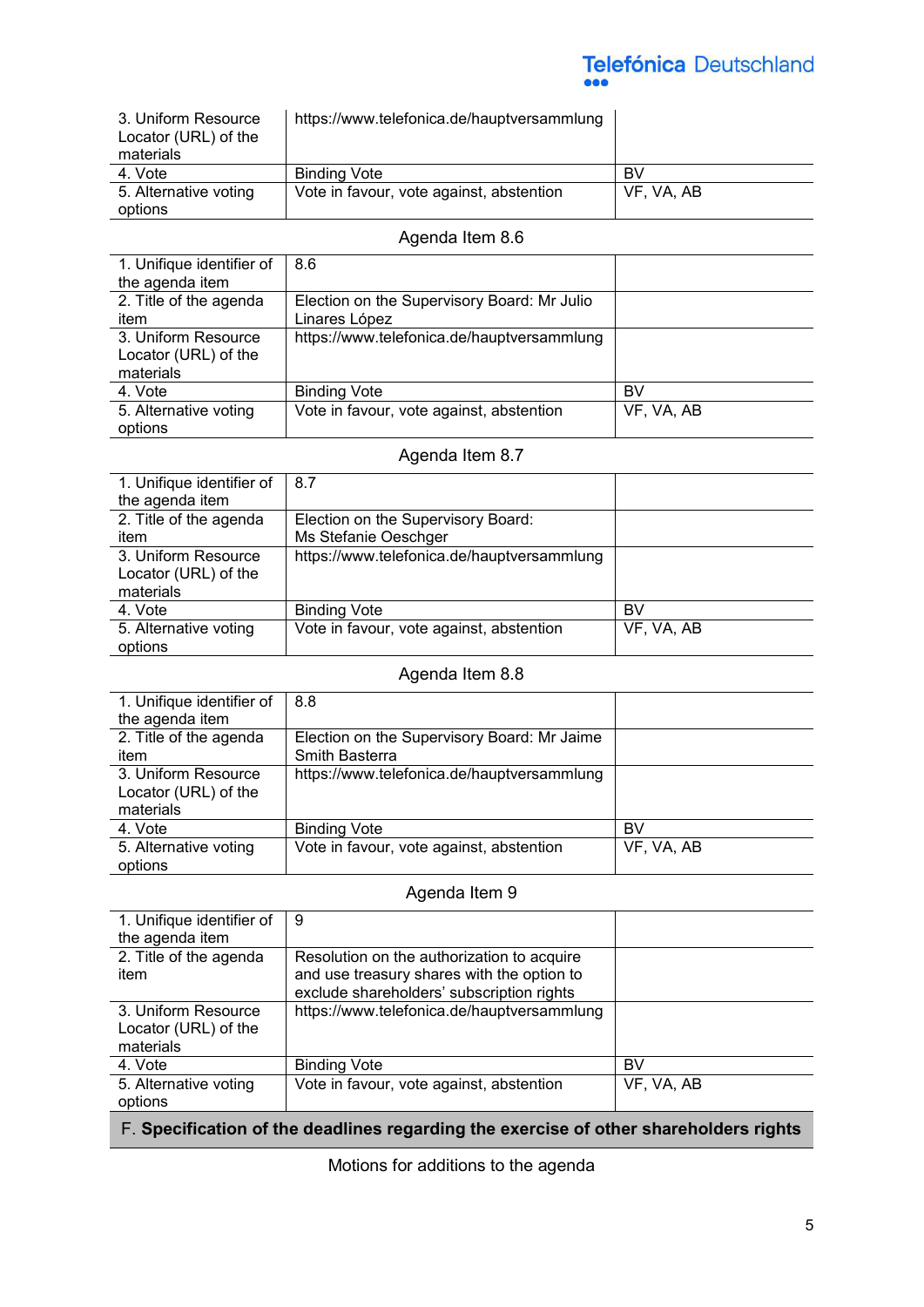| 1. Object of deadline                            | Motions for additions to the agenda<br>(Sec. 122 Para. 2 AktG)                                               |                               |       |       |
|--------------------------------------------------|--------------------------------------------------------------------------------------------------------------|-------------------------------|-------|-------|
| 2. Applicable issuer<br>deadline                 | 18 April 2022, 24.00 hours (CEST)                                                                            | 20220418, 22.00<br><b>UTC</b> |       | hours |
|                                                  | Countermotions                                                                                               |                               |       |       |
| 1. Object of deadline                            | Countermotions (Sec. 126 Para. 1 in<br>conjunction with Sec. 1 Para. 2 Sentence 3<br>COVID-19-Act)           |                               |       |       |
| 2. Applicable issuer<br>deadline                 | 4 May 2022, 24.00 hours (CEST)                                                                               | 20220504,<br><b>UTC</b>       | 22.00 | hours |
|                                                  | Election proposals                                                                                           |                               |       |       |
| 1. Object of deadline                            | Election proposals (Sec. 127 AktG in<br>conjunction with Sec. 1 Para. 2 Sentence 3<br>COVID-19-Act)          |                               |       |       |
| 2. Applicable issuer<br>deadline                 | 4 May 2022, 24.00 hours (CEST)                                                                               | 20220504,<br><b>UTC</b>       | 22.00 | hours |
|                                                  | Ask questions                                                                                                |                               |       |       |
| 1. Object of deadline                            | Ask questions (Sec. 1 Para. 2 Sentence 1<br>No. 3 Sentence 2 COVID-19-Act)                                   |                               |       |       |
| 2. Applicable issuer<br>deadline                 | 17 May 2022, 24.00 hours (CEST)                                                                              | 20220517,<br><b>UTC</b>       | 22.00 | hours |
| Objections to resolutions of the General Meeting |                                                                                                              |                               |       |       |
| 1. Object of deadline                            | File electronically objections to resolutions of<br>the Annual General Meeting                               |                               |       |       |
| 2. Applicable issuer<br>deadline                 | 19 May 2022 during the virtual Annual<br>General Meeting until its closing by the<br>chairman of the meeting | 20220519                      |       |       |

#### **Information on agenda items 8.1 to 8.8: Election to the Supervisory Board**

The curricula vitae of the proposed candidates are accessible at www.telefonica.de/hauptversammlung from the day the Annual General Meeting is convened.

#### **Information pursuant to Section 125 para. 1 Sentence 4 AktG**

Shareholders are also entitled to vote by proxy, e.g. an intermediary, a shareholders' association or another person of their choice. Also, in the case of a proxy, the shareholder or proxy must ensure registration in due time by the shareholder or proxy in accordance with the provisions set out above in the section "Conditions for attending the virtual Annual General Meeting without physical presence and for exercising voting rights".

#### **Information pursuant to section 125 para. 1 sentence 5 German Stock Corporation Act (AktG)**

re 8.1) At the time of the announcement of the convening of this Annual General Meeting, Mr Peter Löscher is not a member of any other statutory supervisory boards, but is a member of the following comparable domestic and foreign supervisory bodies of business enterprises:

- Member of the supervisory board of Koninklijke Philips N.V., Amsterdam, Netherlands;
- Independent, non-executive member of the Board of Directors of Telefónica, S.A., Madrid, Spain;
- Non-executive member of the Board of Directors of Thyssen-Bornemisza Group AG, Zurich, Switzerland;
- Non-executive Director of Doha Venture Capital LLC, Doha, Qatar;
- Senior Advisor to Bain Capital Private Equity, Boston, Massachusetts, USA.

re 8.2 to 8.4) At the time of the announcement of the convening of this Annual General Meeting, Mr Pablo de Carvajal González, Ms María García-Legaz Ponce and Mr Ernesto Gardelliano are not